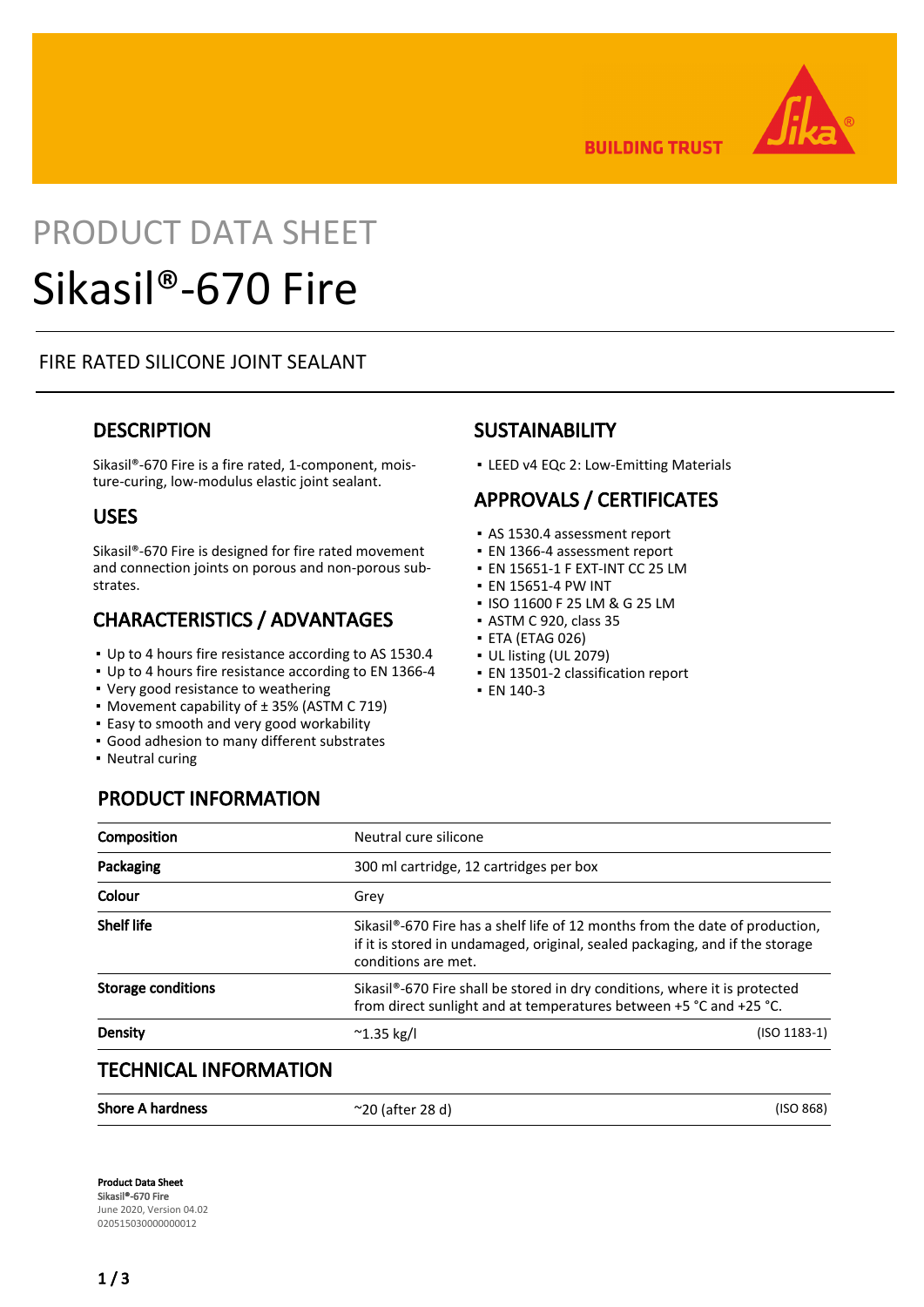Secant tensile modulus  $\sim$  0.30 N/mm<sup>2</sup> at 100 % elongation (23 °C) (ISO 8339) ~0.50 N/mm2 at 100 % elongation (−20 °C)

| Tensile strain at break            | $^{\sim}650%$                | (ISO 37)                   |
|------------------------------------|------------------------------|----------------------------|
| <b>Elastic recovery</b>            | $^{\sim}70%$                 | (ISO 7389)                 |
| <b>Tear propagation resistance</b> | $^{\sim}$ 4.0 N/mm           | (ISO 34)                   |
| <b>Movement capability</b>         | ± 25%<br>± 35%               | (ISO 9047)<br>(ASTM C 719) |
| Service temperature                | $-40$ °C min. / +150 °C max. |                            |

Joint design The joint width must be designed to suit the joint movement required and the movement capability of the sealant. The joint width shall be  $\geq 10$  mm and ≤ 40 mm. The joint depth shall be ≤ 20 mm. A width to depth ratio of 2:1 must be maintained (for exceptions, see table below).

#### Standard joint widths for joints between concrete elements:

| Joint distance [m] | Min. joint width [mm] | Min. joint depth [mm] |
|--------------------|-----------------------|-----------------------|
|                    | 10                    |                       |
| 4                  |                       |                       |
| 6                  |                       |                       |
| 8                  |                       |                       |
| 10                 |                       |                       |

All joints must be correctly designed and dimensioned in accordance with the relevant standards, before their construction. The basis for calculation of the necessary joint widths are the type of structure and its dimensions, the technical values of the adjacent building materials and the joint sealing material, as well as the specific exposure of the building and the joints.

For larger joints please contact our Sika Technical Service.

#### APPLICATION INFORMATION

| Consumption             | Joint width [mm]                                                | Joint depth [mm]                    | Joint length [m]<br>per 600 ml foil pack |  |  |
|-------------------------|-----------------------------------------------------------------|-------------------------------------|------------------------------------------|--|--|
|                         | 10                                                              | 10                                  | 6                                        |  |  |
|                         | 15                                                              | 10                                  | 4                                        |  |  |
|                         | 20                                                              | 10                                  | 3                                        |  |  |
|                         | 25                                                              | 12                                  |                                          |  |  |
|                         | 30                                                              | 15                                  | 1.3                                      |  |  |
| <b>Backing material</b> |                                                                 | Use polyethylene foam backing rods. |                                          |  |  |
| Sag flow                | $\sim$ 2 mm (20 mm profile, 50 °C)                              |                                     | (ISO 7390)                               |  |  |
| Ambient air temperature | +5 °C min. $/$ +40 °C max.                                      |                                     |                                          |  |  |
| Substrate temperature   | +5 °C min. / +40 °C max., min. 3 °C above dew point temperature |                                     |                                          |  |  |
| <b>Curing rate</b>      | ~2 mm/24 hours (23 °C / 50 % r.h.)<br>(CQP 049-2)               |                                     |                                          |  |  |
| <b>Skinning time</b>    | ~25 min (23 °C / 50 % r.h.)                                     | $(CQP 019-1)$                       |                                          |  |  |
| <b>Tooling time</b>     | $^{\sim}$ 20 min (23 °C / 50 % r.h.)                            |                                     |                                          |  |  |

## APPLICATION INSTRUCTIONS

#### SUBSTRATE PREPARATION

geneous, free from oils, grease, dust and loose or friable particles. Sikasil®-670 Fire adheres without primers and/or activators

The substrate must be clean, dry, sound and homo-

Product Data Sheet Sikasil®-670 Fire June 2020, Version 04.02 020515030000000012